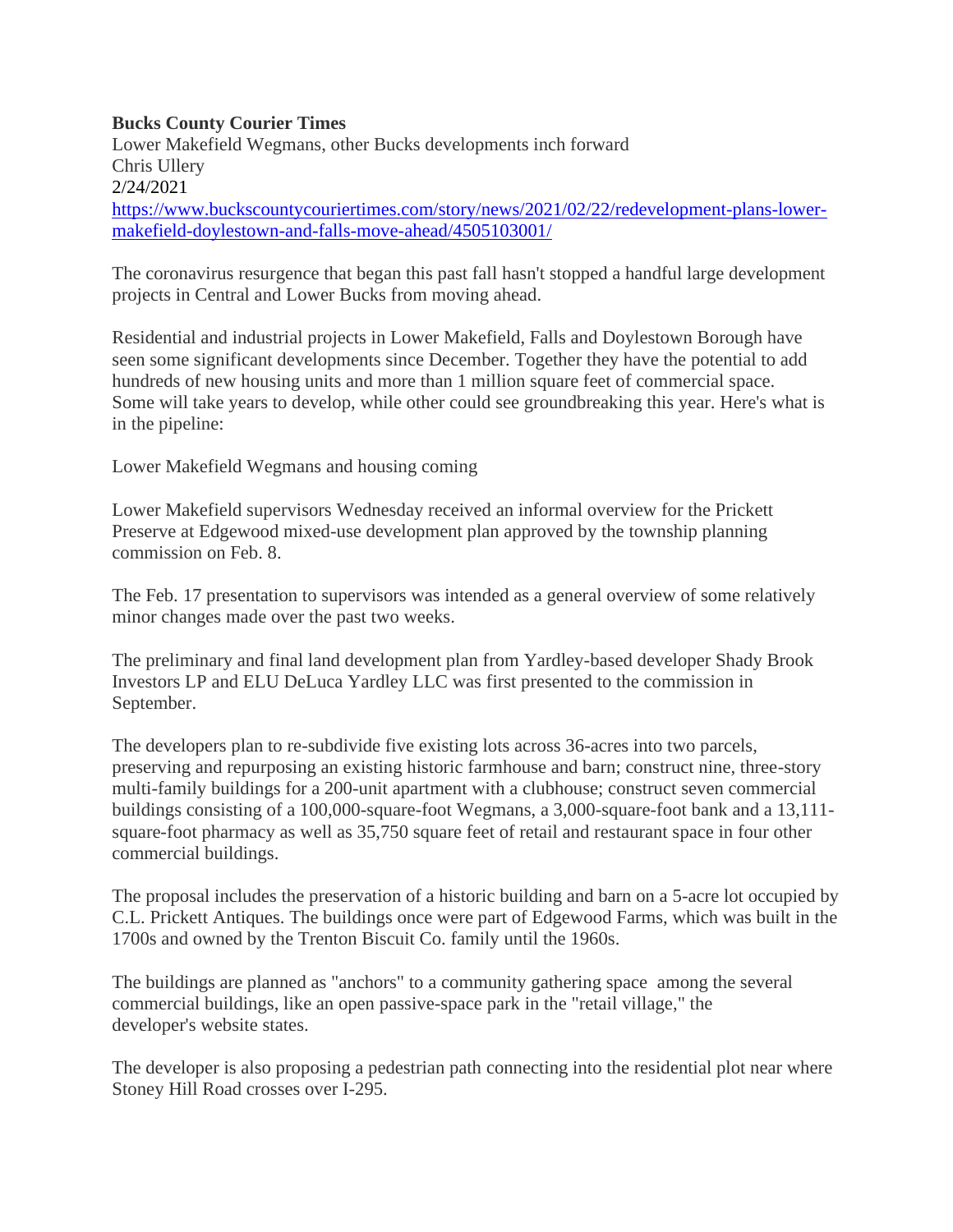Project engineers said the intention is to connect to an existing trail on the south side of Stony Hill Road, extend the path over the interstate and then connect to another existing sidewalk.

Since the developer can't widen the bridge, the plan now is to narrow traffic lanes to provide an eight-foot wide pedestrian walkway across the bridge.

Receive the day's top stories in your inbox: [Sign up for our newsletters today](https://profile.buckscountycouriertimes.com/newsletters/manage/)

The pathway is part of a \$6.5 million commitment from the developer for traffic safety improvements planned across the development at Wegman's urging.

While the grocery chain is currently the only company to sign a lease in retail development, Vince DeLuca, of DeLuca Homes, said a surge of interest from others has moved ahead plans for construction on the commercial properties.

The commercial buildings were initially planned in phases as new lease holders were courted, but DeLuca confirmed Wednesday the seven buildings are expected to come in a single phase. The project, which could see ground breaking sometime in the summer or fall, is expected to generate about \$1.74 million in tax revenue a year, about \$1.1 million to the Pennsbury School District and \$200,000 to the township.

U.S. Steel redevelopment moves forward

In Falls Township, NorthPoint Development closed on its reported \$160 million purchase of more than 1,800 acres of the U.S. Steel site.

Last month's sale put the developer a step closer to its planned \$1.5 billion transformation of the property, building 10 million square feet or more of state-of-the-art warehousing over the next several years.

Amazon, Walmart, Chewy and other major retail businesses have been reported as possible tenants and could bring between 5,000 and 10,000 new jobs to the area.

Township officials are hopeful the project will turn Falls into an e-commerce hub for the at hoped to transform the township into an e-commerce hub throughout the east coast.

Former Intelligencer site slate for redevelopment

Doylestown Borough's planning commission also saw the newly revised plans from Cornerstone Tracy, LLC, for a mixed-use redevelopment of the former site of The Intelligencer on Broad Street.

The plans include one four-story mixed-use building and one five-story apartment building on the 7.5 acre property at 333 N. Broad Street.